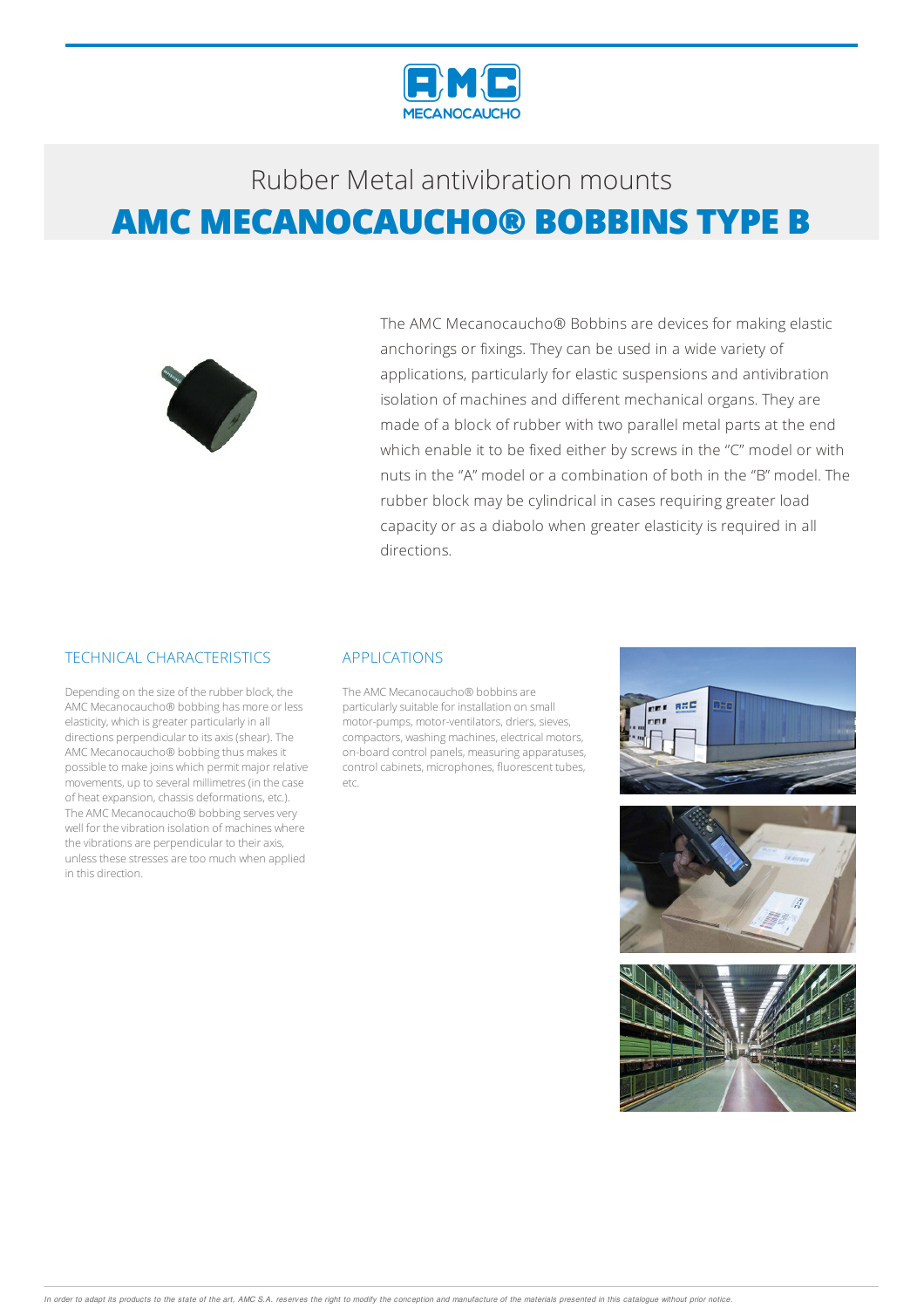

DRAWINGS



| <b>Type</b>                 | A<br>(mm.) | B<br>(mm.) | $\mathsf{C}$<br>(mm) | H.<br>(mm.) | <b>COMPRESSION</b><br>LOAD Max. daN | <b>COMPRESSION</b><br>DEFLECT. Mm. | <b>SHEAR</b><br>LOAD Max. daN | <b>SHEAR</b><br>DEFLECT. Mm. | Code   |
|-----------------------------|------------|------------|----------------------|-------------|-------------------------------------|------------------------------------|-------------------------------|------------------------------|--------|
|                             | 12.5       | 10         | $M-5$                | 10          | 12                                  | $\overline{2}$                     | 1,5                           | 1,5                          | 121001 |
|                             | 12.5       | 15         | $M-5$                | 10          | 10                                  | 3                                  | 1,5                           | $\overline{2}$               | 121002 |
|                             | 12.5       | 20         | $M-5$                | 10          | 8                                   | 3,5                                | 1,5                           | $\overline{4}$               | 121003 |
|                             | 16         | 10         | $M-5$                | 12          | 20                                  | 1,5                                | 2,5                           | 1,5                          | 121011 |
|                             | 16         | 15         | $M-5$                | 12          | 20                                  | 3                                  | 2,5                           | $\overline{2}$               | 121012 |
|                             | 16         | 20         | $M-5$                | 12          | 15                                  | $\overline{4}$                     | 2,5                           | $\overline{4}$               | 121013 |
|                             | 16         | 25         | $M-5$                | 12          | 15                                  | 5                                  | $\overline{2}$                | 5                            | 121014 |
|                             | 20         | 15         | $M-6$                | 16,5        | 35                                  | $\overline{4}$                     | 5                             | 2,5                          | 121022 |
|                             | 20         | 20         | $M-6$                | 16,5        | 30                                  | 5                                  | 5                             | 3,5                          | 121023 |
|                             | 20         | 25         | $M-6$                | 16,5        | 30                                  | 5,5                                | 4,5                           | 4,5                          | 121024 |
| <b>BOBBINS TYPE B 12-25</b> | 20         | 30         | $M-6$                | 16,5        | 25                                  | $\overline{7}$                     | 4,5                           | 4,5                          | 121025 |
|                             | 25,5       | 15         | $M-6$                | 18          | 60                                  | 3,5                                | 8                             | 2,5                          | 121172 |
|                             | 25,5       | 20         | $M-6$                | 18          | 55                                  | 4,5                                | 8                             | 3,5                          | 121173 |
|                             | 25.5       | 25         | $M-6$                | 18          | 50                                  | 6                                  | 8                             | 4,5                          | 121174 |
|                             | 25,5       | 30         | $M-6$                | 18          | 50                                  | 8                                  | 8                             | 6                            | 121175 |
|                             | 25.5       | 15         | $M-8$                | 20          | 60                                  | 3,5                                | 8                             | 2,5                          | 121031 |
|                             | 25.5       | 19         | $M-8$                | 20          | 55                                  | 4,5                                | 8                             | 3,5                          | 121032 |
|                             | 25.5       | 22         | $M-8$                | 20          | 50                                  | 5,5                                | 8                             | $\overline{4}$               | 121033 |
|                             | 25.5       | 25         | $M-8$                | 20          | 50                                  | 6                                  | 8                             | 4,5                          | 121034 |
|                             | 25,5       | 30         | $M-8$                | 20          | 50                                  | 8                                  | 8                             | 6                            | 121035 |
|                             | 25,5       | 40         | $M-8$                | 20          | 50                                  | 10                                 | 10                            | 6                            | 121036 |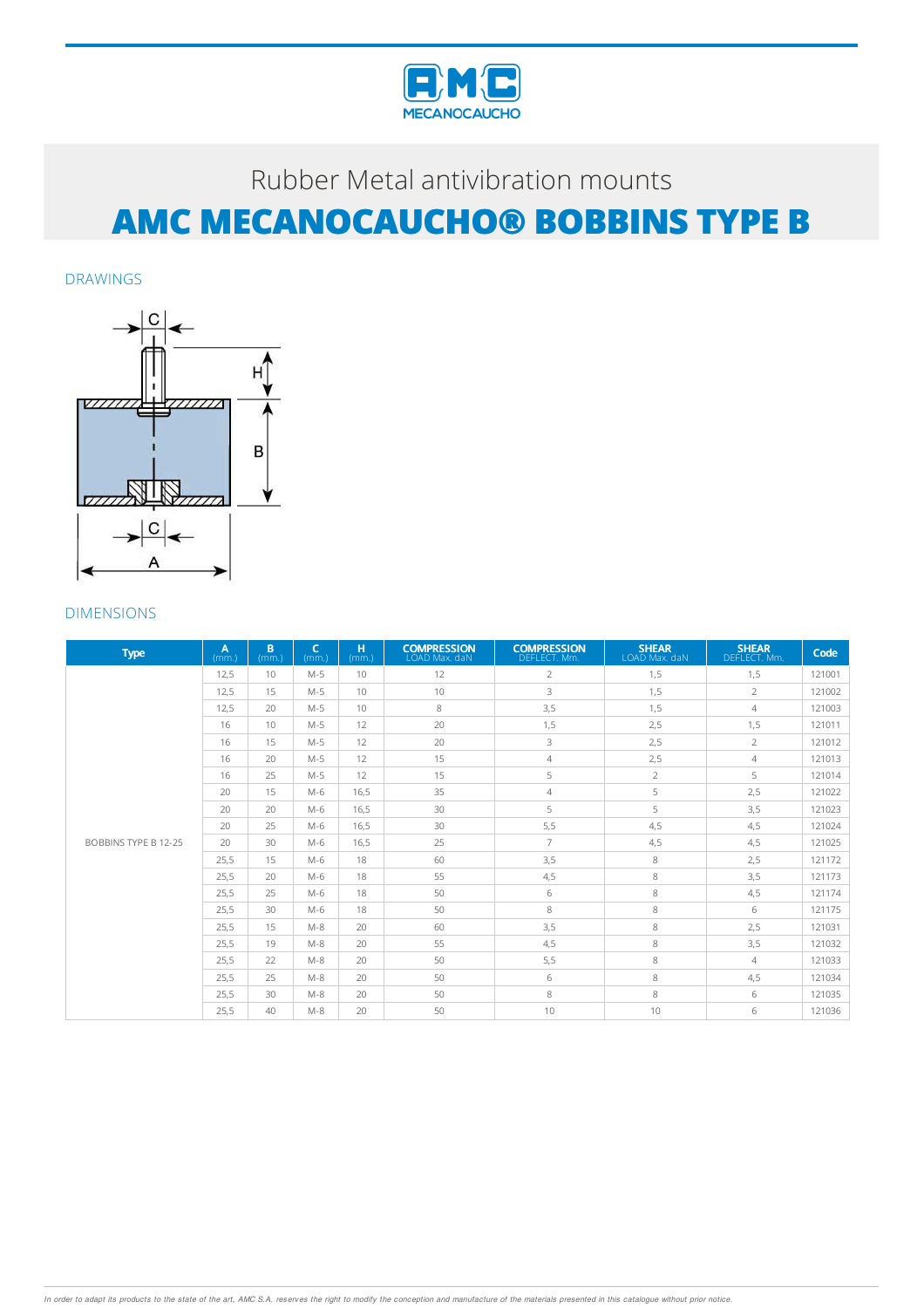

DRAWINGS



| <b>Type</b>          | A<br>(mm.) | B<br>(mm) | $\epsilon$<br>(mm.) | H.<br>(mm.) | <b>COMPRESSION</b><br>LOAD Max. daN | <b>COMPRESSION</b><br>DEFLECT. Mm. | <b>SHEAR</b><br>LOAD Max. daN | <b>SHEAR</b><br>DEFLECT. Mm. | Code   |
|----------------------|------------|-----------|---------------------|-------------|-------------------------------------|------------------------------------|-------------------------------|------------------------------|--------|
|                      | 30         | 15        | $M-8$               | 20          | 90                                  | 3                                  | 11                            | 2,5                          | 121041 |
|                      | 30         | 22        | $M-8$               | 20          | 80                                  | 5                                  | 11                            | $\overline{4}$               | 121042 |
|                      | 30         | 25        | $M-8$               | 20          | 75                                  | 6, 5                               | 11                            | 5                            | 121186 |
|                      | 30         | 30        | $M-8$               | 20          | 70                                  | 8                                  | 11                            | 6                            | 121043 |
|                      | 30         | 40        | $M-8$               | 20          | 60                                  | 9                                  | 11                            | 7,5                          | 121044 |
|                      | 40         | 20        | $M-8$               | 20          | 160                                 | 5                                  | 20                            | 3                            | 121193 |
|                      | 40         | 25        | $M-8$               | 20          | 150                                 | 6                                  | 20                            | 3,5                          | 121194 |
|                      | 40         | 28        | $M-8$               | 20          | 150                                 | 6                                  | 20                            | 5,5                          | 121195 |
|                      | 40         | 30        | $M-8$               | 20          | 150                                 | 6                                  | 30                            | 5,5                          | 121196 |
| BOBBINS TYPE B 30-40 | 40         | 35        | $M-8$               | 20          | 120                                 | 8                                  | 20                            | 6,5                          | 121197 |
|                      | 40         | 40        | $M-8$               | 20          | 120                                 | 10                                 | 20                            | 7,5                          | 121198 |
|                      | 40         | 45        | $M-8$               | 20          | 120                                 | 11                                 | 20                            | 9                            | 121199 |
|                      | 40         | 20        | $M-10$              | 25          | 160                                 | 5                                  | 20                            | 3                            | 121051 |
|                      | 40         | 25        | $M-10$              | 25          | 150                                 | 6                                  | 20                            | 3,5                          | 121191 |
|                      | 40         | 28        | $M-10$              | 25          | 150                                 | 6                                  | 20                            | 5, 5                         | 121052 |
|                      | 40         | 30        | $M-10$              | 25          | 150                                 | 6                                  | 30                            | 5, 5                         | 121192 |
|                      | 40         | 35        | $M-10$              | 25          | 120                                 | 8                                  | 20                            | 6,5                          | 121053 |
|                      | 40         | 40        | $M-10$              | 25          | 120                                 | 10                                 | 20                            | 7,5                          | 121054 |
|                      | 40         | 45        | $M-10$              | 25          | 120                                 | 11                                 | 20                            | 9                            | 121055 |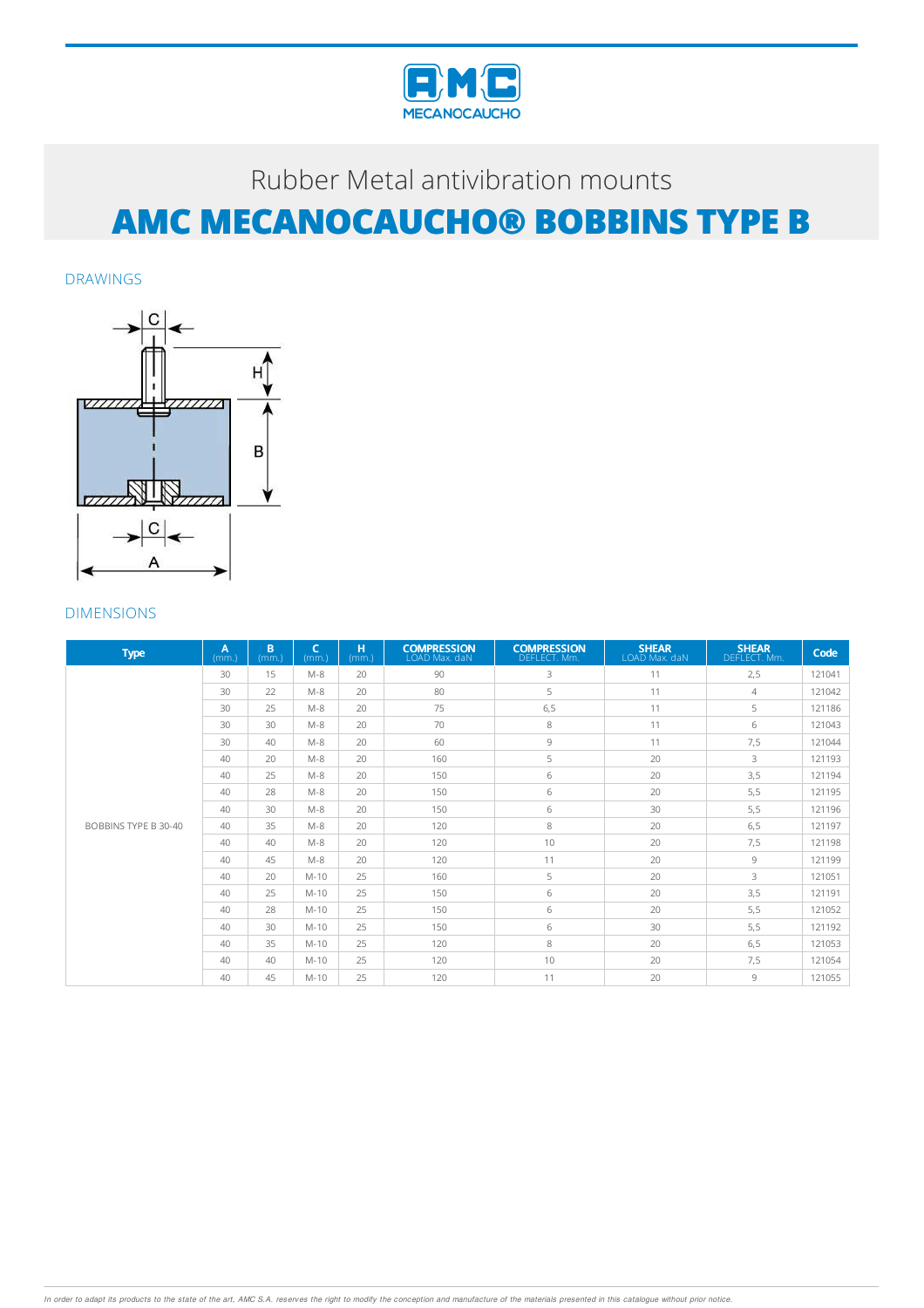

DRAWINGS



| <b>Type</b>          | A<br>(mm.) | B<br>(mm) | $\epsilon$<br>(mm.) | H.<br>(mm.) | <b>COMPRESSION</b><br>LOAD Max. daN | <b>COMPRESSION</b><br>DEFLECT. Mm. | <b>SHEAR</b><br>LOAD Max. daN | <b>SHEAR</b><br>DEFLECT. Mm. | Code   |
|----------------------|------------|-----------|---------------------|-------------|-------------------------------------|------------------------------------|-------------------------------|------------------------------|--------|
|                      | 50         | 20        | $M-10$              | 25          | 300                                 | 5                                  | 25                            | 3,5                          | 121201 |
|                      | 50         | 25        | $M-10$              | 25          | 300                                 | 6                                  | 25                            | 4,5                          | 121061 |
|                      | 50         | 30        | $M-10$              | 25          | 275                                 | $\overline{7}$                     | 25                            | 6,5                          | 121202 |
|                      | 50         | 35        | $M-10$              | 25          | 250                                 | 8                                  | 25                            | $\overline{7}$               | 121062 |
|                      | 50         | 40        | $M-10$              | 25          | 210                                 | 10                                 | 25                            | 8                            | 121203 |
|                      | 50         | 45        | $M-10$              | 25          | 190                                 | 11                                 | 25                            | 9                            | 121063 |
|                      | 50         | 50        | $M-10$              | 25          | 170                                 | 11                                 | 25                            | 10,5                         | 121204 |
|                      | 50         | 60        | $M-10$              | 25          | 150                                 | 11                                 | 25                            | 12                           | 121064 |
|                      | 60         | 25        | $M-10$              | 25          | 400                                 | 6                                  | 30                            | 4,5                          | 121071 |
| BOBBINS TYPE B 50-75 | 60         | 36        | $M-10$              | 25          | 300                                 | 9                                  | 30                            | $\overline{7}$               | 121072 |
|                      | 60         | 45        | $M-10$              | 25          | 250                                 | 11                                 | 30                            | 9                            | 121073 |
|                      | 60         | 60        | $M-10$              | 25          | 200                                 | 12                                 | 30                            | 10                           | 121074 |
|                      | 70         | 35        | $M-10$              | 25          | 450                                 | 8                                  | 35                            | 6,5                          | 121081 |
|                      | 70         | 50        | $M-10$              | 25          | 350                                 | 11                                 | 35                            | 11                           | 121082 |
|                      | 70         | 60        | $M-10$              | 25          | 300                                 | 12                                 | 35                            | 13                           | 121083 |
|                      | 70         | 70        | $M-10$              | 25          | 300                                 | 14                                 | 35                            | 15                           | 121084 |
|                      | 75         | 25        | $M-12$              | 30          | 650                                 | $\overline{7}$                     | 37                            | 5                            | 121091 |
|                      | 75         | 40        | $M-12$              | 30          | 500                                 | $\overline{9}$                     | 37                            | $\overline{7}$               | 121092 |
|                      | 75         | 45        | $M-12$              | 30          | 500                                 | 10                                 | 37                            | 9                            | 121093 |
|                      | 75         | 55        | $M-12$              | 30          | 450                                 | 11                                 | 37                            | 11                           | 121094 |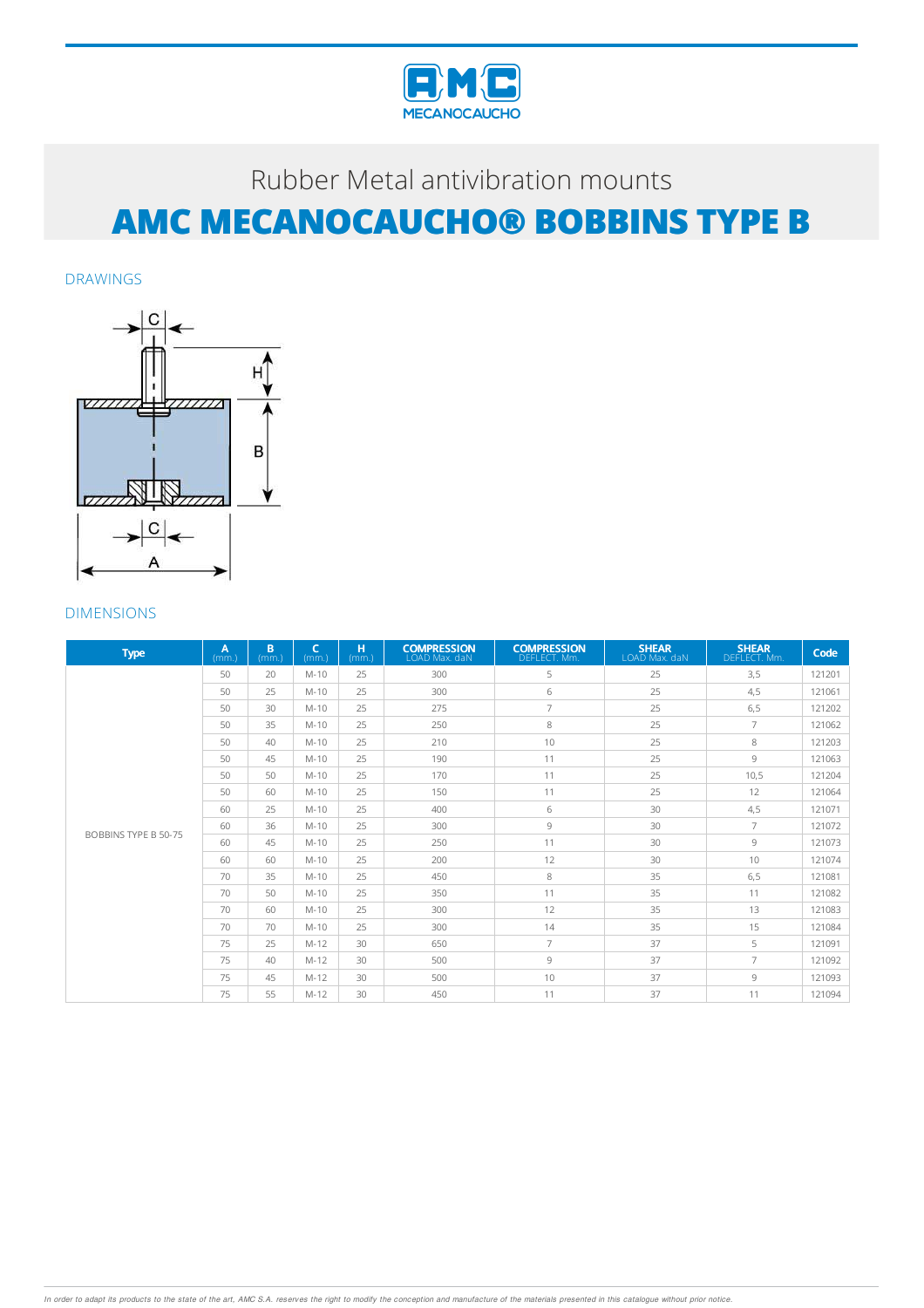

DRAWINGS



| <b>Type</b>           | A<br>(mm) | B.<br>(mm) | $\mathsf{C}$<br>(mm.) | H<br>(mm.) | <b>COMPRESSION</b><br>LOAD Max. daN | <b>COMPRESSION</b><br>DEFLECT. Mm. | <b>SHEAR</b><br>LOAD Max. daN | <b>SHEAR</b><br>DEFLECT. Mm. | Code   |
|-----------------------|-----------|------------|-----------------------|------------|-------------------------------------|------------------------------------|-------------------------------|------------------------------|--------|
|                       | 80        | 30         | $M-14$                | 35         | 950                                 | $\overline{7}$                     | 40                            | 5                            | 121101 |
|                       | 80        | 40         | $M-14$                | 35         | 600                                 | 9                                  | 40                            | $\overline{7}$               | 121102 |
|                       | 80        | 50         | $M-14$                | 35         | 550                                 | 10                                 | 40                            | 8                            | 121103 |
|                       | 80        | 55         | $M-14$                | 35         | 550                                 | 11                                 | 40                            | 9                            | 121104 |
|                       | 80        | 70         | $M-14$                | 35         | 500                                 | 13                                 | 40                            | 15                           | 121105 |
|                       | 80        | 75         | $M-14$                | 35         | 450                                 | 14                                 | 40                            | 16                           | 121106 |
|                       | 95        | 40         | $M-16$                | 45         | 1200                                | 8                                  | 60                            | $\overline{7}$               | 121111 |
|                       | 95        | 55         | $M-16$                | 45         | 1000                                | 11                                 | 60                            | 8                            | 121112 |
|                       | 95        | 60         | $M-16$                | 45         | 800                                 | 12                                 | 60                            | 10                           | 121113 |
|                       | 95        | 75         | $M-16$                | 45         | 700                                 | 13                                 | 60                            | 14                           | 121114 |
| BOBBINS TYPE B 80-150 | 105       | 50         | $M-16$                | 45         | 1200                                | 9                                  | 80                            | $\circ$                      | 121121 |
|                       | 105       | 75         | $M-16$                | 45         | 1000                                | 13                                 | 80                            | 14                           | 121122 |
|                       | 105       | 100        | $M-16$                | 45         | 800                                 | 16                                 | 80                            | 16                           | 121123 |
|                       | 120       | 50         | $M-16$                | 45         | 1500                                | $\overline{9}$                     | 100                           | $\circ$                      | 121131 |
|                       | 120       | 75         | $M-16$                | 45         | 1200                                | 13                                 | 100                           | 14                           | 121132 |
|                       | 120       | 100        | $M-16$                | 45         | 1000                                | 16                                 | 100                           | 16                           | 121133 |
|                       | 130       | 50         | $M-16$                | 45         | 1600                                | $\overline{9}$                     | 120                           | 9                            | 121142 |
|                       | 130       | 75         | $M-16$                | 45         | 1450                                | 13                                 | 120                           | 14                           | 121143 |
|                       | 130       | 100        | $M-16$                | 45         | 1200                                | 16                                 | 120                           | 16                           | 121144 |
|                       | 150       | 50         | $M-20$                | 50         | 1800                                | 9                                  | 140                           | 9                            | 121151 |
|                       | 150       | 75         | $M-20$                | 50         | 1650                                | 13                                 | 140                           | 14                           | 121152 |
|                       | 150       | 100        | $M-20$                | 50         | 1400                                | 16                                 | 140                           | 16                           | 121153 |